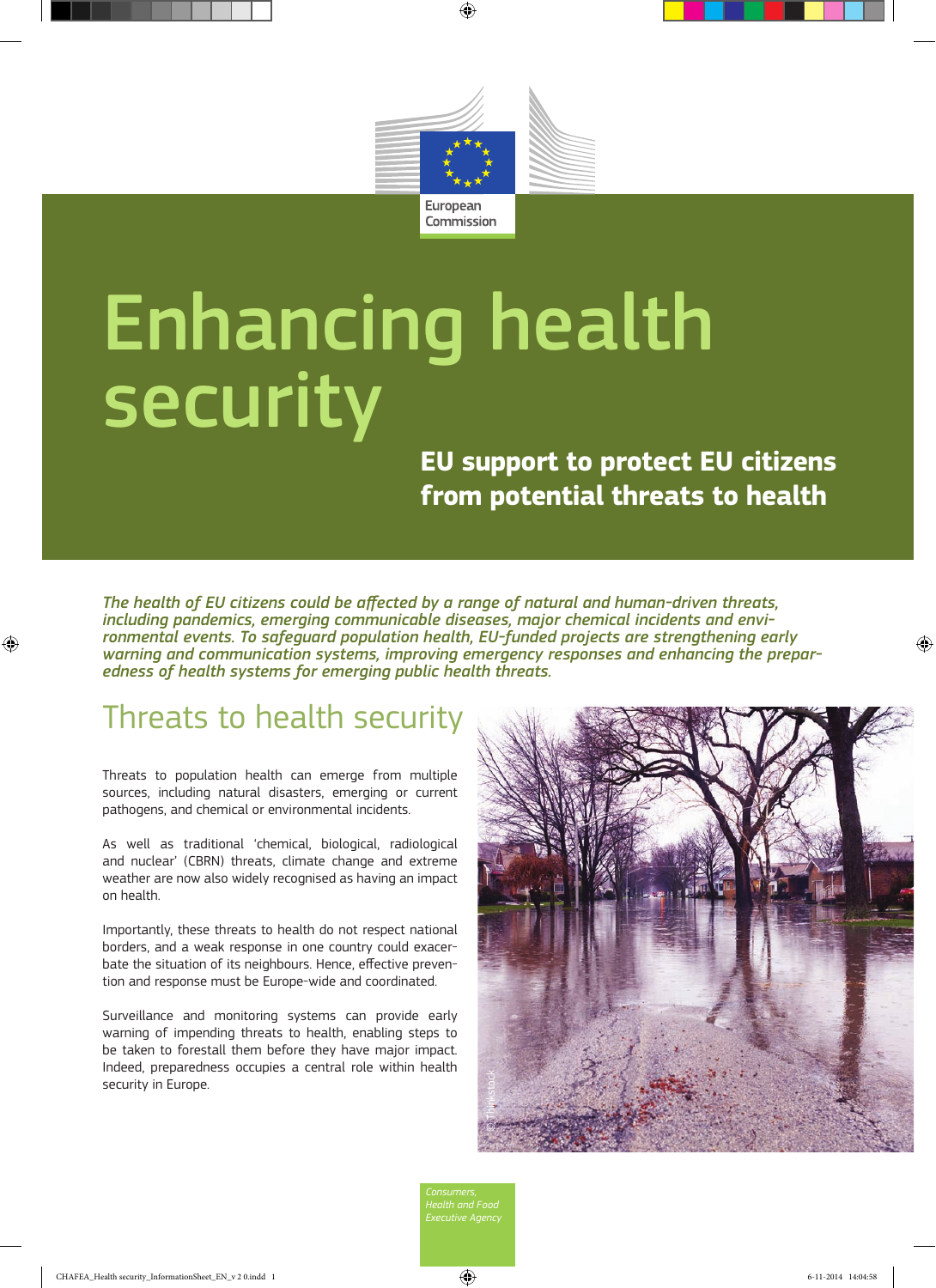#### EU action for enhancing protection

Article 168 of the 2007 Lisbon Treaty provides the EU with new powers to address preparedness for and responses to serious cross-border threats to health, and to strengthen the capacity to coordinate actions to address current health emergencies and future risks.

In 2009, a Communication on 'Strengthening Chemical, Biological, Radiological and Nuclear (CBRN) Security in the European Union' established the EU CBRN Action Plan. In 2013, the EU adopted new legislation on cross-border threats to health (Decision No 1082/2013/EU), to improve preparedness across the EU and strengthen the capacity to coordinate responses to health emergencies. The Decision has four major aims: to strengthen preparedness planning; to improve risk assessment and management of cross-border health threats; to facilitate joint procurement of medical countermeasures; and to enhance the coordination of EU-level responses by providing a solid legal mandate to the Health Security Committee.

Improving citizens' health security was a core aim of the second EU health programme (2008-2013), while the third EU health programme launched in 2014 has an overarching objective, namely to 'protect Union citizens from serious cross-border health threats'.

The programme's actions contribute to all three key areas of health security, prevention, preparedness and response. European networks of collaboration supported the sharing of information and expertise, and the dissemination of best practice — building systems and capacity to ensure coordinated and effective detection of and response to health threats.

## **37**

Number of countries affected by SARS (severe acute respiratory syndrome) in 2002-2003. The outbreak led to more than 8 000 cases and 775 deaths before it was brought under control through concerted international efforts.

Proportion of cases of multidrug-resistant TB that were extensively drug-resistant (XDR) TB in 2012.



*Source:* ECDC (Tuberculosis surveillance and monitoring report 2014 surveillance findings)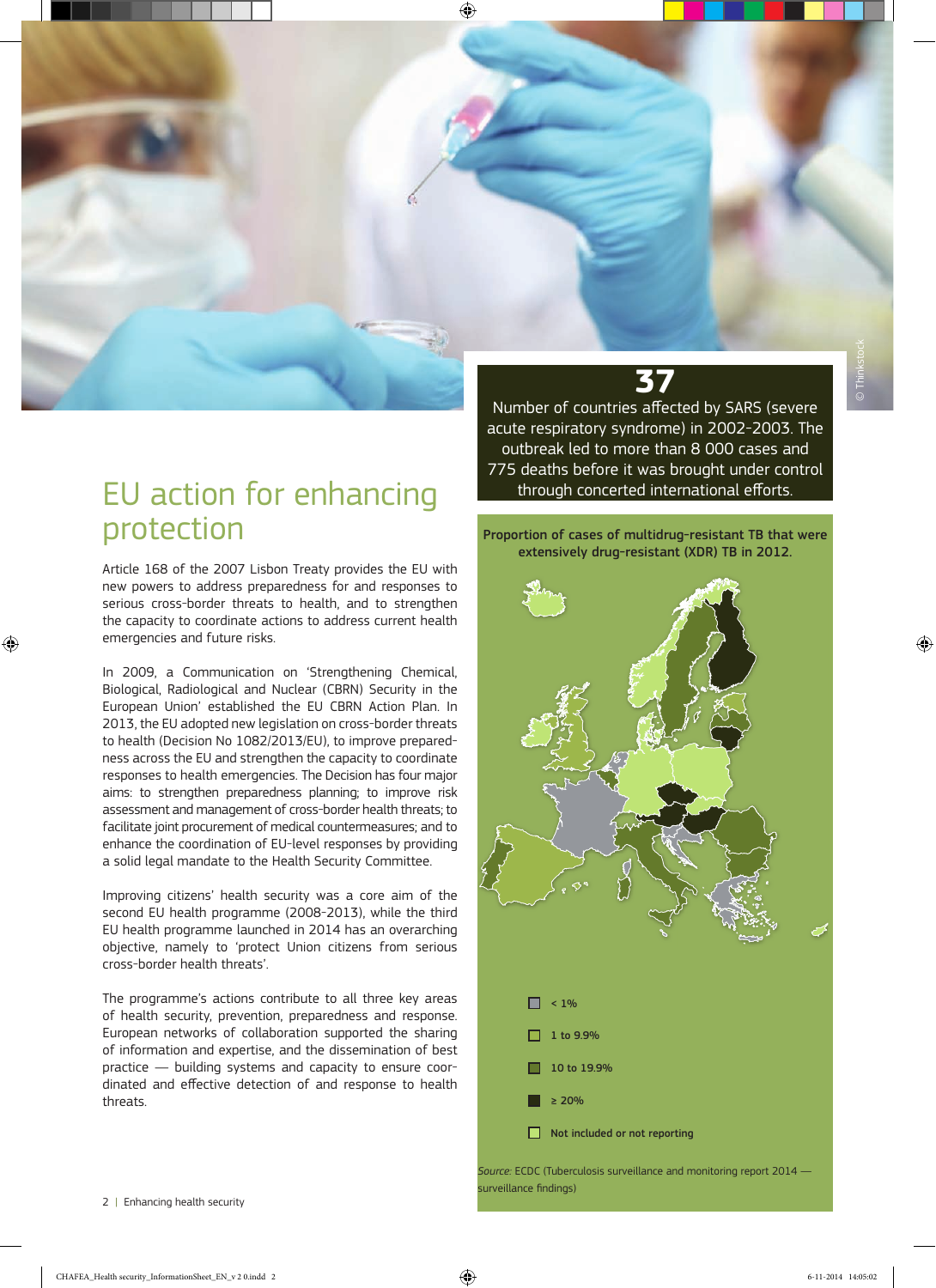#### Assessing strategies to  $\mid$ combat influenza

**Project name:** Cost-effectiveness assessment of European influenza human pandemic alert and response strategies (**FLURESP**)

**Number of partners:** 9 from 7 countries: ES, FR, IT, HU, PL, RO, UK. **EU funding:** €699 220. **Duration:** 36 months.

The FLURESP project developed innovative methodologies to evaluate the effectiveness and cost-effectiveness of

different strategies to combat pandemic influenza using a multi-criteria model.

It modelled possible pandemic scenarios and control strategies across a range of EU countries, using the results to develop guidelines for prioritising response strategies to an influenza pandemic.

It has also produced an online prioritisation tool enabling users to evaluate and rank possible control strategies according to criteria such as performance, cost and cost-effectiveness.

Visit: www.fluresp.eu

## Minimising the impact on public health of emical-related ious cross-border <u>threats</u>

**Project name:** Alerting, surveillance and reporting system for chemical health threats, phase III (**ASHT phase III**)

**Number of partners:** 7 from 7 countries: CZ, DE, FR, IT, LT, NO, UK. **EU funding:** €497 760. **Duration:** 30 months.

The ASHT phase III project aims to enhance risk management in order to minimise the impact of cross-border chemical incidents on public health, and strengthen risk assessment in order to coordinate cross-border responses.

It is further developing the Rapid Alerting System for Chemical Health Threats (RASCHEM) and promoting its use across the EU, thereby ensuring that countries link their expertise in chemicals and poison centres at EU level.



It is also promoting closer collaboration between rele-

vant authorities, both within and between countries, and with the European Commission, in order to improve detection, reporting and coordination of responses to chemical incidents.

Visit: www.asht.eu/

# afer maritime ansport

**Project name:** The impact on maritime transport of health threats due to biological, chemical and radiological agents, including communicable diseases (**SHIPSAN ACT** Joint Action)

**Number of partners:** 14 from 10 countries: BG, DE, IE, EL, ES, IS, IT, LT, SI, UK. **EU funding:** €1 799 942. **Duration:** 39 months.

The SHIPSAN ACT Joint Action works to prevent, detect and assess serious cross-border threats to health caused by communicable diseases and chemical and other biological agents during maritime and inland transport, and to link with existing mechanisms for response coordination.

SHIPSAN ACT facilitates the implementation of legal requirements of the EU and IHR (2005) for ships reporting from ports of member countries, by supporting the implementation of the Maritime Declaration of Health. SHIPSAN has developed a risk assessment tool for occupational health on



ships (OiRa), in collaboration with the EU Safety and Health at Work Agency. SHIPSAN ACT has carried out training courses for port health officers and ship operators, officers and crew and a survey on training needs related to core capacities at port points of entry in the EU.

Visit: www.shipsan.eu/